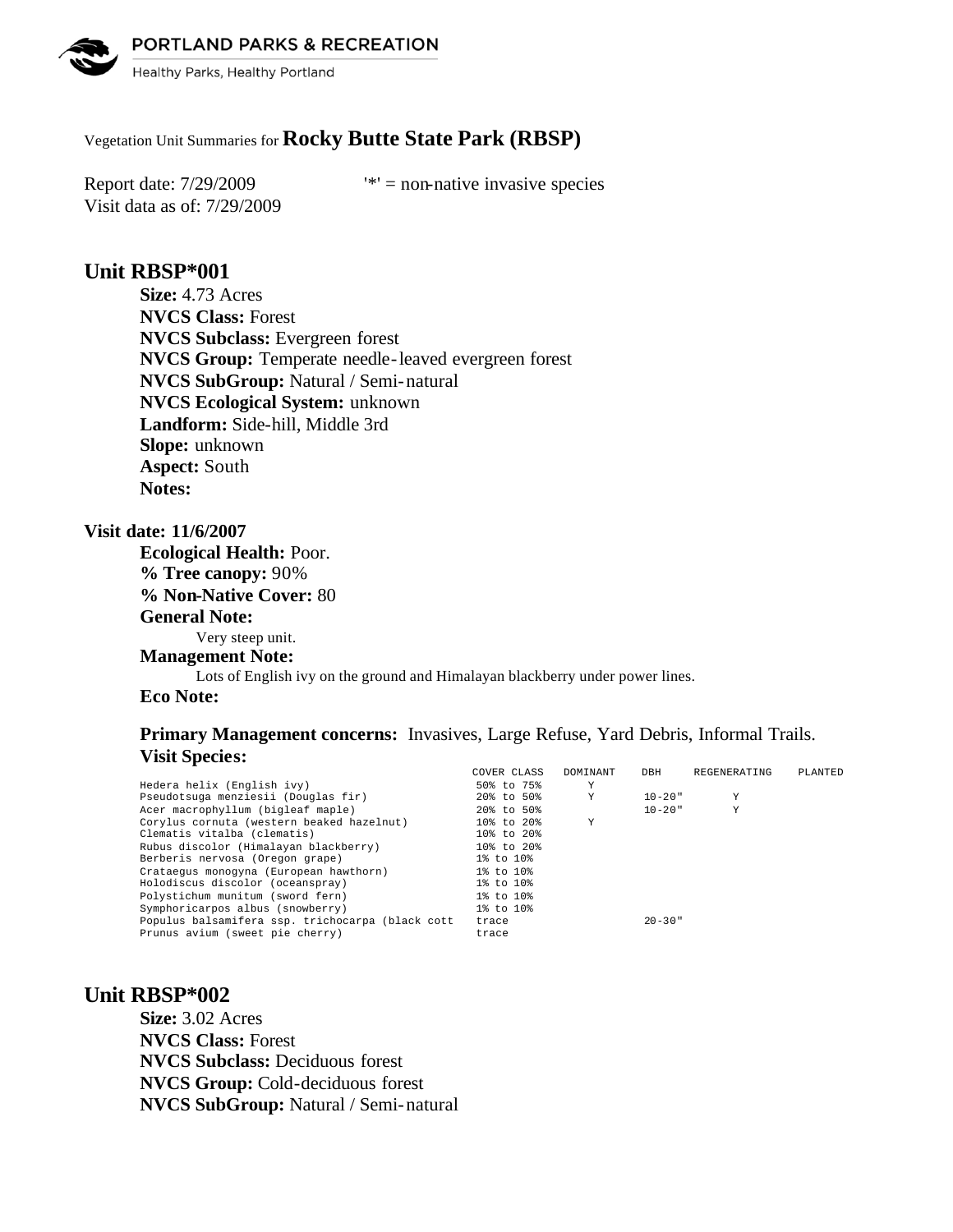**NVCS Ecological System:** unknown **Landform:** Side-hill, Lower 3rd **Slope:** unknown **Aspect:** East **Notes:** 

#### **Visit date: 11/5/2007**

**Ecological Health:** Poor. **% Tree canopy:** 85% **% Non-Native Cover:** 50 **General Note:** Rocky outcrop.

# **Eco Note:**

Douglas fir have smaller DBH than other Douglas fir on Rocky Butte. 3 snags. **Primary Management concerns:** Invasives.

## **Visit Species:**

|                                                  | COVER CLASS | DOMINANT | DBH         | REGENERATING | PLANTED |
|--------------------------------------------------|-------------|----------|-------------|--------------|---------|
| Acer macrophyllum (bigleaf maple)                | 10% to 20%  | Y        | $10 - 20$ " | Y            |         |
| Pseudotsuga menziesii (Douglas fir)              | 10% to 20%  | Y        | $5 - 10"$   | Y            |         |
| Polystichum munitum (sword fern)                 | 10% to 20%  | Υ        |             |              |         |
| Rubus discolor (Himalayan blackberry)            | 10% to 20%  | Υ        |             |              |         |
| Populus balsamifera ssp. trichocarpa (black cott | 1% to 10%   |          | $5 - 10"$   |              |         |
| Hedera helix (English ivy)                       | 1% to 10%   |          |             |              |         |
| Holodiscus discolor (oceanspray)                 | 1% to 10%   |          |             |              |         |
| Clematis vitalba (clematis)                      | trace       |          |             |              |         |
| Ilex aquafolium (English holly)                  | trace       |          |             |              |         |
| Prunus avium (sweet pie cherry)                  | trace       |          |             |              |         |
| Tellima grandiflora (fringecup)                  | trace       |          |             |              |         |

# **Unit RBSP\*003**

**Size:** 1.47 Acres **NVCS Class:** Forest **NVCS Subclass:** Deciduous forest **NVCS Group:** Cold-deciduous forest **NVCS SubGroup:** Natural / Semi-natural **NVCS Ecological System:** unknown **Landform:** Side-hill, Upper 3rd **Slope:** Extremely Steep (over 30%) **Aspect:** South **Notes:** 

#### **Visit date: 11/6/2007**

**Ecological Health:** Severely Degraded. **% Tree canopy:** 65% **% Non-Native Cover:** 90 **General Note:**

#### **Management Note:**

Utility access is improving access for invasives species.

#### **Eco Note:**

2 snags.

Primary Management concerns: Invasives, Tree Topping, Yard Debris, Utility Infrastructure. **Visit Species:** 

Hedera helix (English ivy) 50% to 75% Y

<code>COVER CLASS DOMINANT</code> DBH REGENERATING PLANTED 50% to 75% Y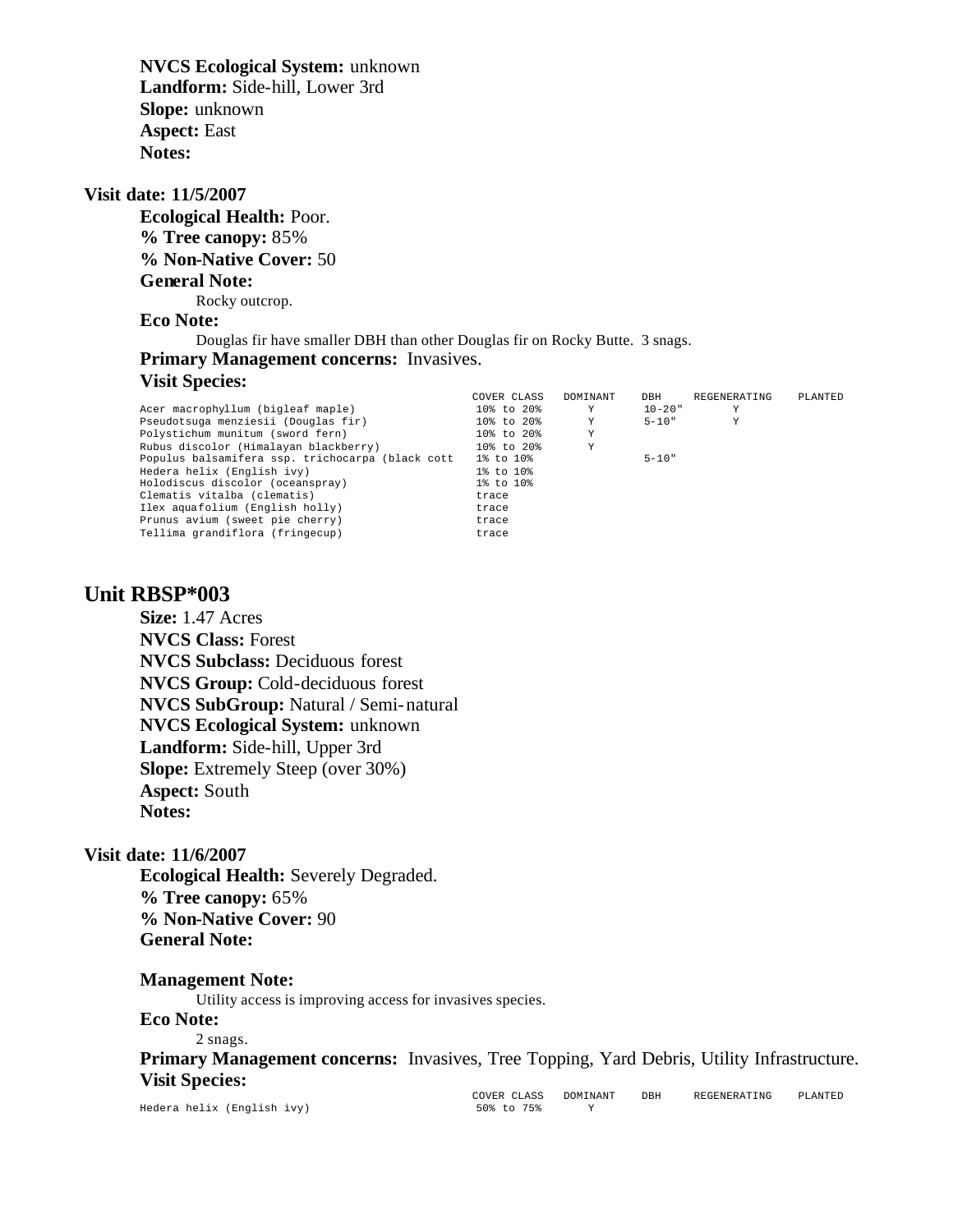| Acer macrophyllum (bigleaf maple)         | 20% to 50%      | Y | $10 - 20$ " |
|-------------------------------------------|-----------------|---|-------------|
| Pseudotsuga menziesii (Douglas fir)       | 10% to 20%      |   | $10 - 20$ " |
| Clematis vitalba (clematis)               | 10% to 20%      |   |             |
| Corylus cornuta (western beaked hazelnut) | $1\%$ to $10\%$ | Y |             |
| Salix sp. (willow)                        | 1% to 10%       |   | $5 - 10"$   |
| Cytisus scoparius (Scot's broom)          | $1\%$ to $10\%$ |   |             |
| Polystichum munitum (sword fern)          | 1% to 10%       |   |             |
| Rubus discolor (Himalayan blackberry)     | 1% to 10%       |   |             |
| Amelanchier alnifolia (serviceberry)      | trace           |   |             |
| Ilex aquafolium (English holly)           | trace           |   |             |
| Prunus avium (sweet pie cherry)           | trace           |   |             |
|                                           |                 |   |             |

# **Unit RBSP\*004**

**Size:** 1.21 Acres **NVCS Class:** Sparse vegetation **NVCS Subclass:** Boulder, gravel, cobble, or talus sparse vegetation **NVCS Group:** Sparsely vegetated talus/scree slopes **NVCS SubGroup:** Natural / Semi-natural **NVCS Ecological System:** unknown **Landform:** Side-hill, Middle 3rd **Slope:** unknown **Aspect:** East **Notes:** 

## **Visit date: 11/5/2007**

**Ecological Health:** Poor. **% Tree canopy:** 15% **% Non-Native Cover:** 40 **General Note:** Steep gravelly slope. **Wetland indicators:** Streams. **Primary Management concerns:** Invasives, Erosion. **Visit Species:** 

| COVER CLASS | DOMINANT | DBH         | REGENERATING | PLANTED |
|-------------|----------|-------------|--------------|---------|
| 20% to 50%  | Y        | $5 - 10"$   | v            |         |
| 20% to 50%  | Y        |             |              |         |
| 1% to 10%   |          | $10 - 20$ " |              |         |
| 1% to 10%   |          | $5 - 10"$   |              |         |
| 1% to 10%   |          | $0 - 5$ "   |              |         |
| trace       |          | $0 - 5$ "   |              |         |
| trace       |          |             |              |         |
| trace       |          |             |              |         |
| trace       |          |             |              |         |
| trace       |          |             |              |         |
| trace       |          |             |              |         |
|             |          |             |              |         |

# **Unit RBSP\*005**

**Size:** 2.55 Acres **NVCS Class:** Forest **NVCS Subclass:** Mixed evergreen-deciduous forest **NVCS Group:** Mixed needle-leaved evergreen - cold-deciduous forest **NVCS SubGroup:** Natural / Semi-natural **NVCS Ecological System:** unknown **Landform:** Side-hill, Upper 3rd **Slope:** unknown **Aspect:** East **Notes:**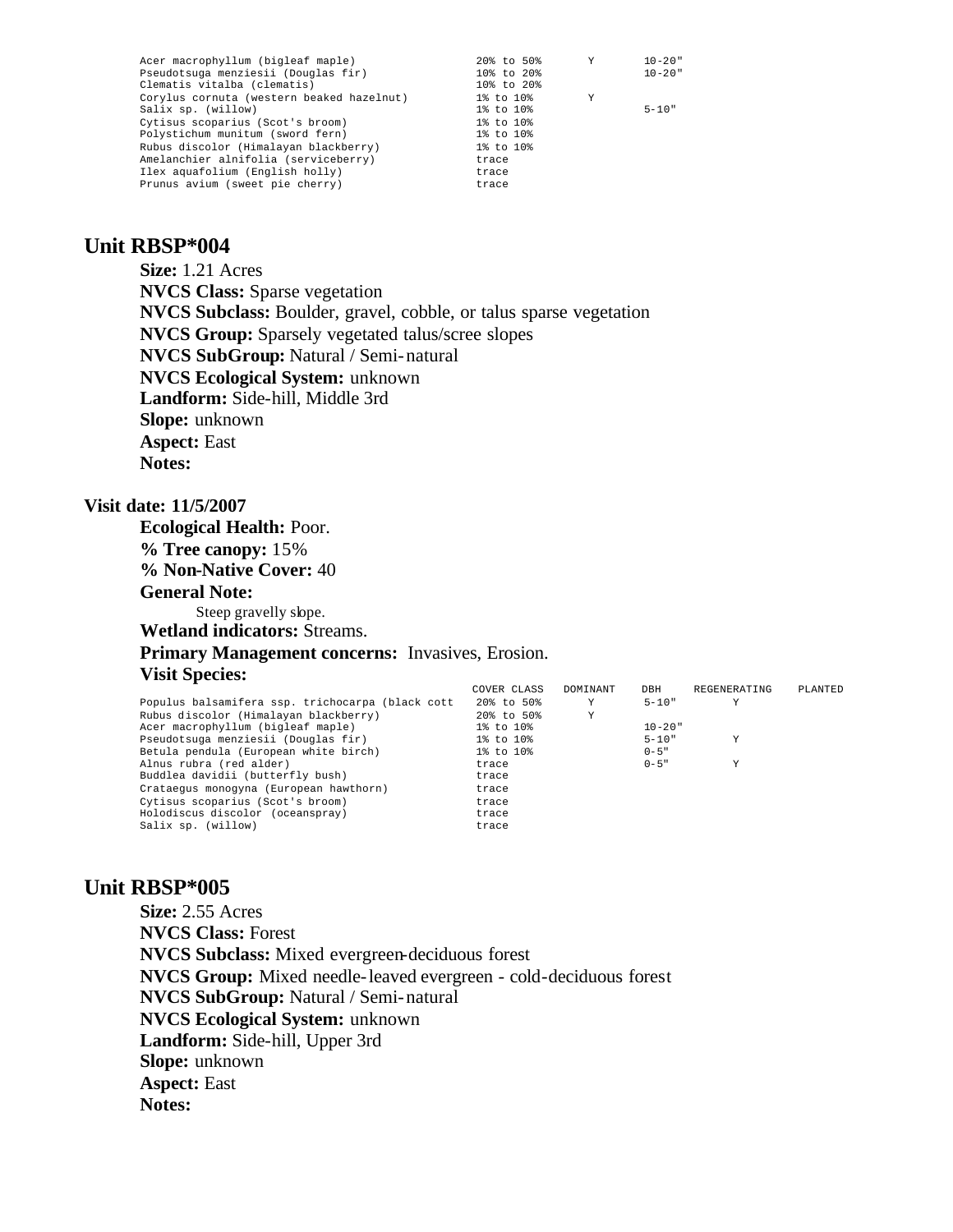**Visit date: 11/6/2007 Ecological Health:** Poor. **% Tree canopy:** 90% **% Non-Native Cover:** 85 **General Note:** Steep unit. **Management Note:** High level of clematis in upper-/shrub level canopies. **Eco Note:** 5 snags. **Primary Management concerns:** Invasives, Litter.

### **Visit Species:**

|                                                  | COVER CLASS | DOMINANT | DBH         | REGENERATING | PLANTED |
|--------------------------------------------------|-------------|----------|-------------|--------------|---------|
| Hedera helix (English ivy)                       | 50% to 75%  | Υ        |             |              |         |
| Pseudotsuga menziesii (Douglas fir)              | 20% to 50%  | Y        | $10 - 20$ " | Y            |         |
| Acer macrophyllum (bigleaf maple)                | 20% to 50%  |          | $10 - 20$ " | Y            |         |
| Populus balsamifera ssp. trichocarpa (black cott | 20% to 50%  |          | $10 - 20$ " | Y            |         |
| Corylus cornuta (western beaked hazelnut)        | 10% to 20%  | Y        |             |              |         |
| Clematis vitalba (clematis)                      | 10% to 20%  |          |             |              |         |
| Polystichum munitum (sword fern)                 | 10% to 20%  |          |             |              |         |
| Rubus discolor (Himalayan blackberry)            | 1% to 10%   |          |             |              |         |
| Rubus parviflorus (thimbleberry)                 | 1% to 10%   |          |             |              |         |
| Cornus sp. (Cornus ornamentals)                  | trace       |          |             |              |         |
| Ilex aquafolium (English holly)                  | trace       |          |             |              |         |
| Prunus avium (sweet pie cherry)                  | trace       |          |             |              |         |
| Salix sp. (willow)                               | trace       |          |             |              |         |

# **Unit RBSP\*006**

**Size:** 1.35 Acres **NVCS Class:** Forest **NVCS Subclass:** Deciduous forest **NVCS Group:** Cold-deciduous forest **NVCS SubGroup:** Natural / Semi-natural **NVCS Ecological System:** unknown **Landform:** Side-hill, Lower 3rd **Slope:** unknown **Aspect:** East **Notes:** 

#### **Visit date: 11/5/2007**

**Ecological Health:** Fair. **% Tree canopy:** 85% **% Non-Native Cover:** 50

## **General Note:**

Rock outcrop runs through entire unit.

#### **Management Note:**

Fence open at South end with litter and ODOT gravel pit. Low lying Himalayan blackberry (regrowth?) along the fence and poison hemlock atop all berms.

# **Eco Note:**

1 snag.

# **Primary Management concerns:** Invasives. **Visit Species:**

|                                                  | COVER CLASS      | DOMINANT | DBH         | REGENERATING | PLANTED |
|--------------------------------------------------|------------------|----------|-------------|--------------|---------|
| Populus balsamifera ssp. trichocarpa (black cott | 20% to 50%       |          | $10 - 20$ " |              |         |
| Hedera helix (English ivy)                       | 20% to 50%       |          |             |              |         |
| Acer macrophyllum (bigleaf maple)                | $10\%$ to $20\%$ |          | $10 - 20$ " |              |         |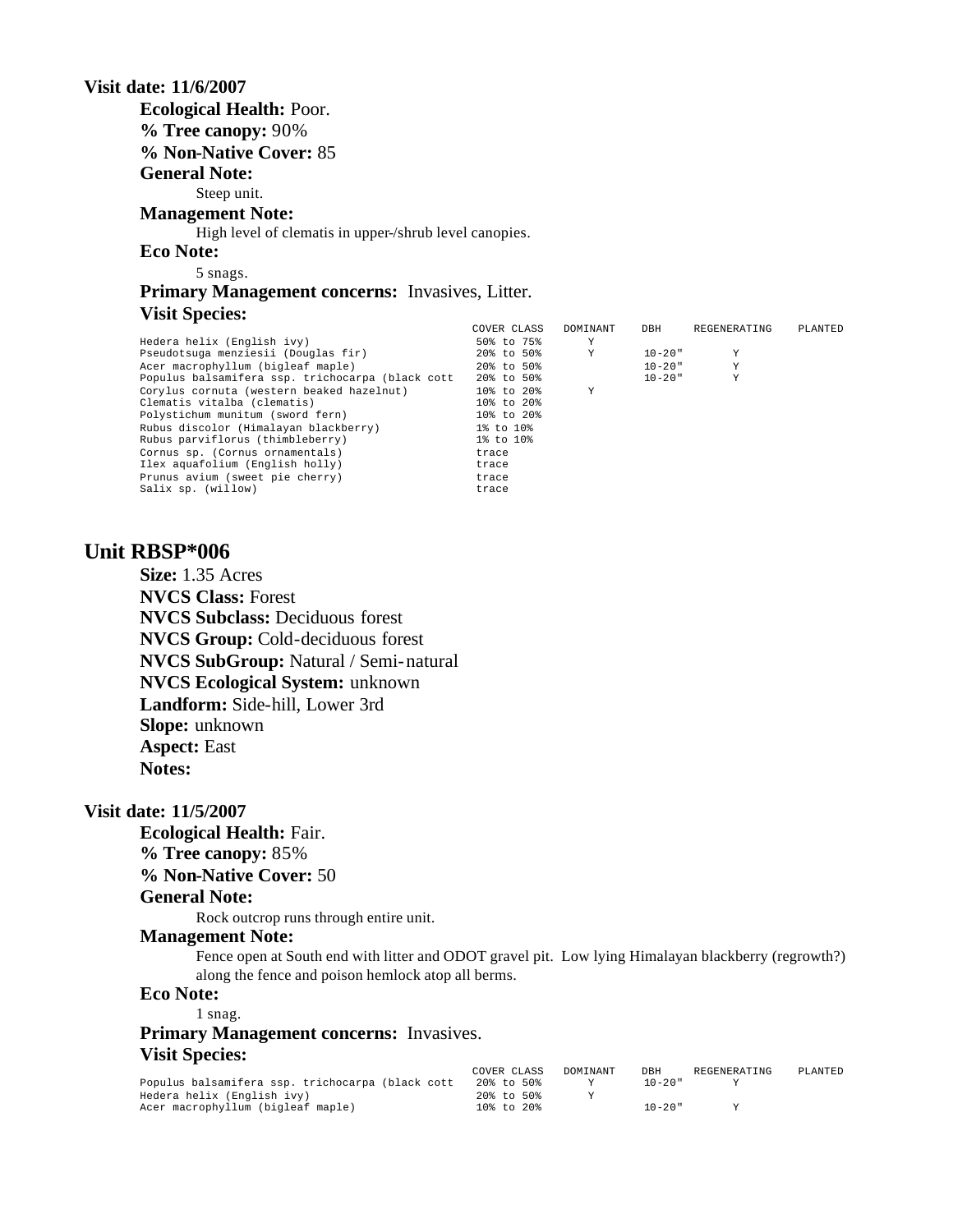| Corylus cornuta (western beaked hazelnut) | 1% to 10%<br>v |                  |
|-------------------------------------------|----------------|------------------|
| Alnus rubra (red alder)                   | 1% to 10%      | $10 - 20$ "<br>v |
| Pseudotsuga menziesii (Douglas fir)       | 1% to 10%      | $10 - 20$ "      |
| Polystichum munitum (sword fern)          | 1% to 10%      |                  |
| Betula pendula (European white birch)     | trace          | $0 - 5$ "        |
| Rubus discolor (Himalayan blackberry)     | trace          |                  |

## **Unit RBSP\*007**

**Size:** 1.15 Acres **NVCS Class:** Woodland **NVCS Subclass:** Deciduous woodland **NVCS Group:** Cold-deciduous woodland **NVCS SubGroup:** Natural / Semi-natural **NVCS Ecological System:** unknown **Landform:** Broad flat > 600' **Slope:** Flat (0 to 5%) **Aspect:** East **Notes:** 

#### **Visit date: 11/5/2007**

**Ecological Health:** Poor.

**% Tree canopy:** 65%

**% Non-Native Cover:** 60

#### **Management Note:**

Himalayan blackberry along old road divides unit. English ivy has crowned 2/3 of trees and is knee-deep on the ground.

#### **Eco Note:**

2 snags.

**Wetland indicators:** Standing Flowing Water.

### **Primary Management concerns:** Invasives, Soil Compaction, Litter, Hardscape Infrastructure. **Visit Species:**

|                                                  | COVER CLASS      | DOMINANT | DBH         | REGENERATING | PLANTED |
|--------------------------------------------------|------------------|----------|-------------|--------------|---------|
| Populus balsamifera ssp. trichocarpa (black cott | 20% to 50%       | Y        | $10 - 20$ " | Y            |         |
| Hedera helix (English ivy)                       | 20% to 50%       | Υ        |             |              |         |
| Acer macrophyllum (bigleaf maple)                | 20% to 50%       |          | $10 - 20$ " | Y            |         |
| Rubus discolor (Himalayan blackberry)            | 20% to 50%       |          |             |              |         |
| Alnus rubra (red alder)                          | $10\%$ to $20\%$ |          | $5 - 10"$   | Y            |         |
| Corylus cornuta (western beaked hazelnut)        | 1% to 10%        | Υ        |             |              |         |
| Pseudotsuga menziesii (Douglas fir)              | 1% to 10%        |          | $10 - 20$ " | Υ            |         |
| Conium maculatum (poison hemlock)                | 1% to 10%        |          |             |              |         |
| Ilex aquafolium (English holly)                  | 1% to 10%        |          |             |              |         |
| Phalaris arundinacea (reed canarygrass)          | 1% to 10%        |          |             |              |         |
| Polystichum munitum (sword fern)                 | 1% to 10%        |          |             |              |         |
| Acer platanoides (Norway maple)                  | trace            |          |             |              |         |
| Berberis nervosa (Oregon grape)                  | trace            |          |             |              |         |
| Cirsium sp. (thistle)                            | trace            |          |             |              |         |
| Clematis vitalba (clematis)                      | trace            |          |             |              |         |
| Dipsacus sylvestris (teasel)                     | trace            |          |             |              |         |

# **Unit RBSP\*008**

**Size:** 12.35 Acres **NVCS Class:** Forest **NVCS Subclass:** Deciduous forest **NVCS Group:** Cold-deciduous forest **NVCS SubGroup:** Natural / Semi-natural **NVCS Ecological System:** unknown **Landform:** Side-hill, Middle 3rd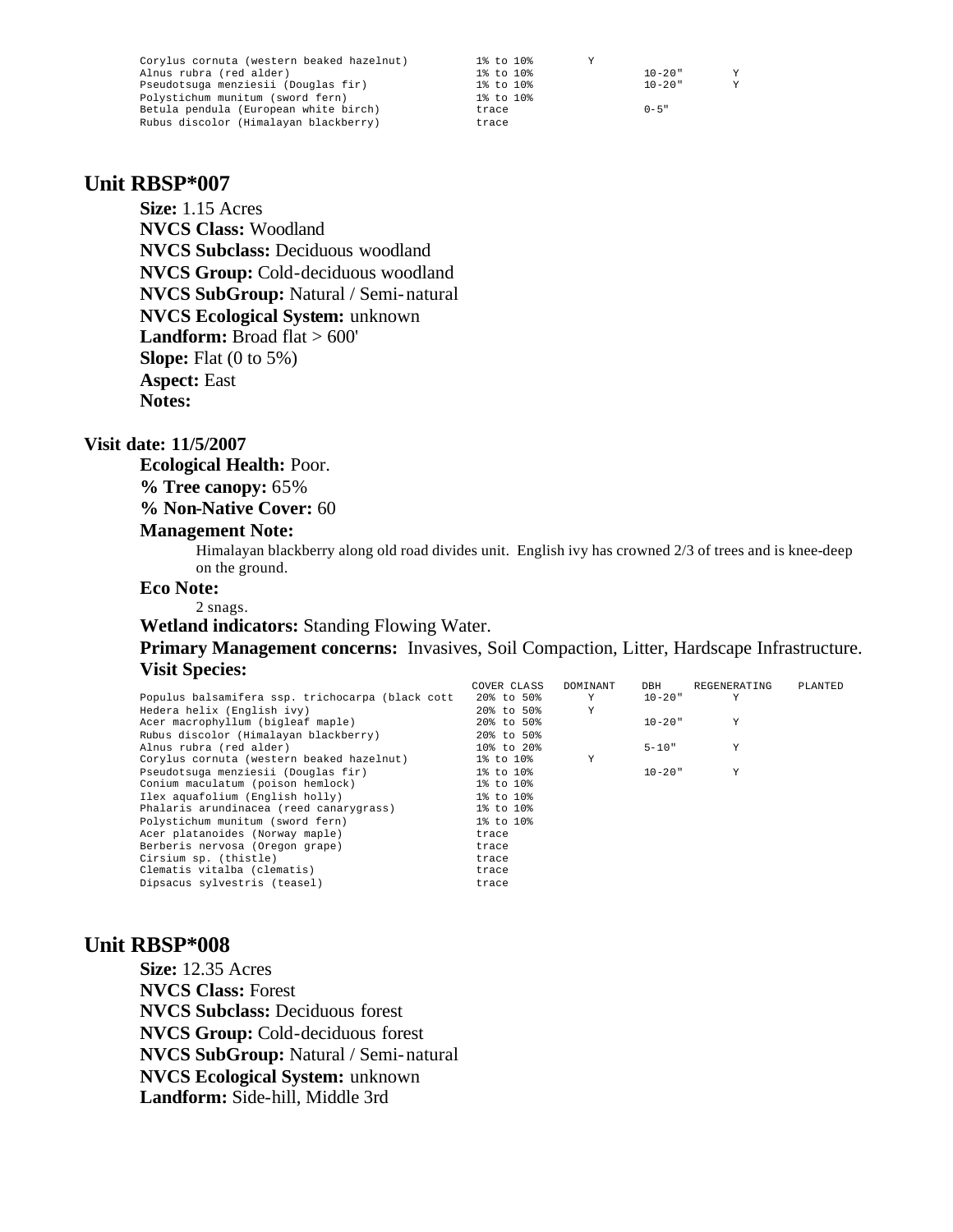**Slope:** Extremely Steep (over 30%) **Aspect:** East **Notes:** 

#### **Visit date: 11/5/2007**

**Ecological Health:** Severely Degraded. **% Tree canopy:** 90% **% Non-Native Cover:** 85 **Eco Note:** Shrub layer is generally scarce. English ivy is actively killing trees. 7 snags.

**Primary Management concerns:** Invasives, Litter.

#### **Visit Species:**

|                                                  | COVER CLASS | DOMINANT    | DBH         | REGENERATING | PLANTED |
|--------------------------------------------------|-------------|-------------|-------------|--------------|---------|
| Acer macrophyllum (bigleaf maple)                | over 75% Y  | $10 - 20$ " | Y           |              |         |
| Hedera helix (English ivv)                       | over 75% Y  |             |             |              |         |
| Corylus cornuta (western beaked hazelnut)        | 1% to 10%   | Y           |             |              |         |
| Alnus rubra (red alder)                          | 1% to 10%   |             | 10-20"      | Y            |         |
| Populus balsamifera ssp. trichocarpa (black cott | 1% to 10%   |             | $10 - 20$ " | Y            |         |
| Pseudotsuga menziesii (Douglas fir)              | 1% to 10%   |             | $10 - 20$ " |              |         |
| Acer circinatum (vine maple)                     | 1% to 10%   |             |             |              |         |
| Ilex aquafolium (English holly)                  | 1% to 10%   |             |             |              |         |
| Rubus discolor (Himalayan blackberry)            | 1% to 10%   |             |             |              |         |
| Rubus parviflorus (thimbleberry)                 | 1% to 10%   |             |             |              |         |
| Sambucus racemosa (red elderberry)               | 1% to 10%   |             |             |              |         |
| Symphoricarpos albus (snowberry)                 | 1% to 10%   |             |             |              |         |
| Prunus avium (sweet pie cherry)                  | trace       |             | $10 - 20$ " |              |         |
| Clematis vitalba (clematis)                      | trace       |             |             |              |         |
| Holodiscus discolor (oceanspray)                 | trace       |             |             |              |         |
| Salix sp. (willow)                               | trace       |             |             |              |         |
| Urtica dioica (stinging nettle)                  | trace       |             |             |              |         |
| Vaccinium parvifolum (red huckleberry)           | trace       |             |             |              |         |

## **Unit RBSP\*009**

**Size:** 5.21 Acres **NVCS Class:** Forest **NVCS Subclass:** Deciduous forest **NVCS Group:** Cold-deciduous forest **NVCS SubGroup:** Natural / Semi-natural **NVCS Ecological System:** unknown Landform: Broad flat > 600' **Slope:** Gentle (5 to 10%) **Aspect:** East **Notes:** 

#### **Visit date: 11/6/2007**

**Ecological Health:** Poor. **% Tree canopy:** 85% **% Non-Native Cover:** 85

# **General Note:**

Unit focuses on low possible drainage area.

# **Management Note:**

Himalayan blackberry hedge along fence.

**Eco Note:**

3 snags.

**Wetland indicators:** Streams.

**Primary Management concerns:** Invasives, Litter, Homeless Camp, Informal Trails. **Visit Species:**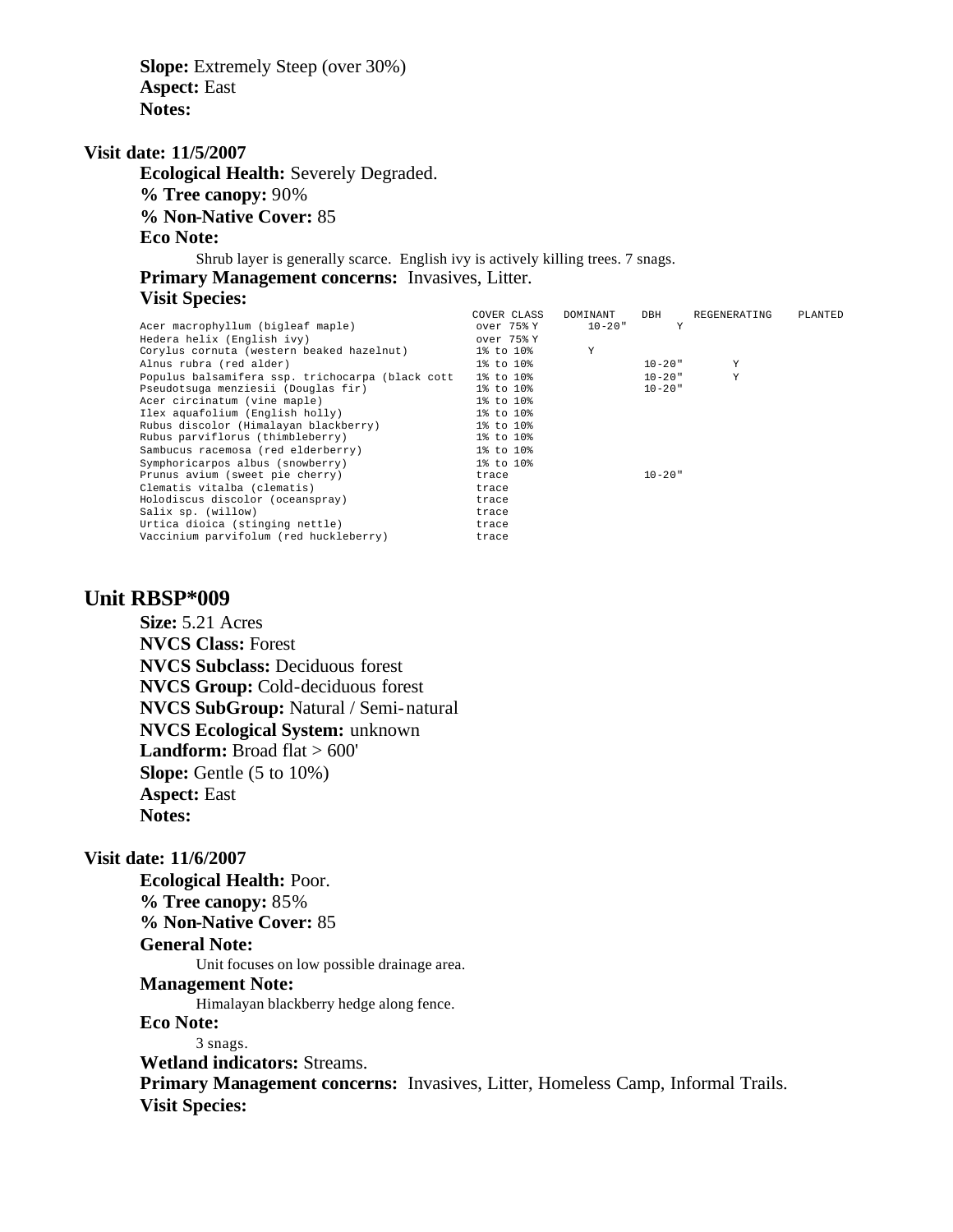| COVER CLASS | DOMINANT | DBH         | REGENERATING | PLANTED |
|-------------|----------|-------------|--------------|---------|
| 50% to 75%  | Υ        |             |              |         |
| 20% to 50%  | Y        |             |              |         |
| 20% to 50%  |          | $10 - 20$ " | Y            |         |
| 20% to 50%  |          |             |              |         |
| 1% to 10%   |          |             |              |         |
| 1% to 10%   |          |             |              |         |
| 1% to 10%   |          |             |              |         |
| 1% to 10%   |          |             |              |         |
| 1% to 10%   |          |             |              |         |
| trace       |          | $10 - 20$ " |              |         |
| trace       |          | $5 - 10"$   |              |         |
| trace       |          | $0 - 5$ "   |              |         |
| trace       |          |             |              |         |
| trace       |          |             |              |         |
|             |          |             |              |         |

# **Unit RBSP\*010**

**Size:** 21.37 Acres **NVCS Class:** Forest **NVCS Subclass:** Mixed evergreen-deciduous forest **NVCS Group:** Mixed needle-leaved evergreen - cold-deciduous forest **NVCS SubGroup:** Natural / Semi-natural **NVCS Ecological System:** unknown **Landform:** Side-hill, Middle 3rd **Slope:** unknown **Aspect:** East **Notes:** 

#### **Visit date: 11/6/2007**

**Ecological Health:** Poor. **% Tree canopy:** 85% **% Non-Native Cover:** 80 **General Note:**

#### **Management Note:**

Large pockets of clematis and refuse, especially at top and bottom of unit.

#### **Eco Note:**

Northeast end of unit has better sword fern / low Oregon grape groundcover. 11 snags. **Wetland indicators:** Streams.

## **Primary Management concerns:** Invasives, Litter, Large Refuse, Informal Trails. **Visit Species:**

|                                                  | COVER CLASS     | DOMINANT | DBH         | REGENERATING | PLANTED |
|--------------------------------------------------|-----------------|----------|-------------|--------------|---------|
| Hedera helix (English ivy)                       | 50% to 75%      | Υ        |             |              |         |
| Acer macrophyllum (bigleaf maple)                | 20% to 50%      | Y        | $20 - 30$ " | Y            |         |
| Pseudotsuga menziesii (Douglas fir)              | 20% to 50%      |          | $20 - 30$ " | Y            |         |
| Clematis vitalba (clematis)                      | 10% to 20%      |          |             |              |         |
| Corylus cornuta (western beaked hazelnut)        | 1% to 10%       | Y        |             |              |         |
| Populus balsamifera ssp. trichocarpa (black cott | $1\%$ to $10\%$ |          | $20 - 30$ " |              |         |
| Alnus rubra (red alder)                          | 1% to 10%       |          | $10 - 20$ " |              |         |
| Acer circinatum (vine maple)                     | 1% to 10%       |          |             |              |         |
| Berberis nervosa (Oregon grape)                  | 1% to 10%       |          |             |              |         |
| Ilex aquafolium (English holly)                  | 1% to 10%       |          |             |              |         |
| Polystichum munitum (sword fern)                 | 1% to 10%       |          |             |              |         |
| Rubus discolor (Himalayan blackberry)            | 1% to 10%       |          |             |              |         |
| Prunus avium (sweet pie cherry)                  | trace           |          |             |              |         |
| Sambucus racemosa (red elderberry)               | trace           |          |             |              |         |
| Symphoricarpos albus (snowberry)                 | trace           |          |             |              |         |

# **Unit RBSP\*011**

**Size:** 13.28 Acres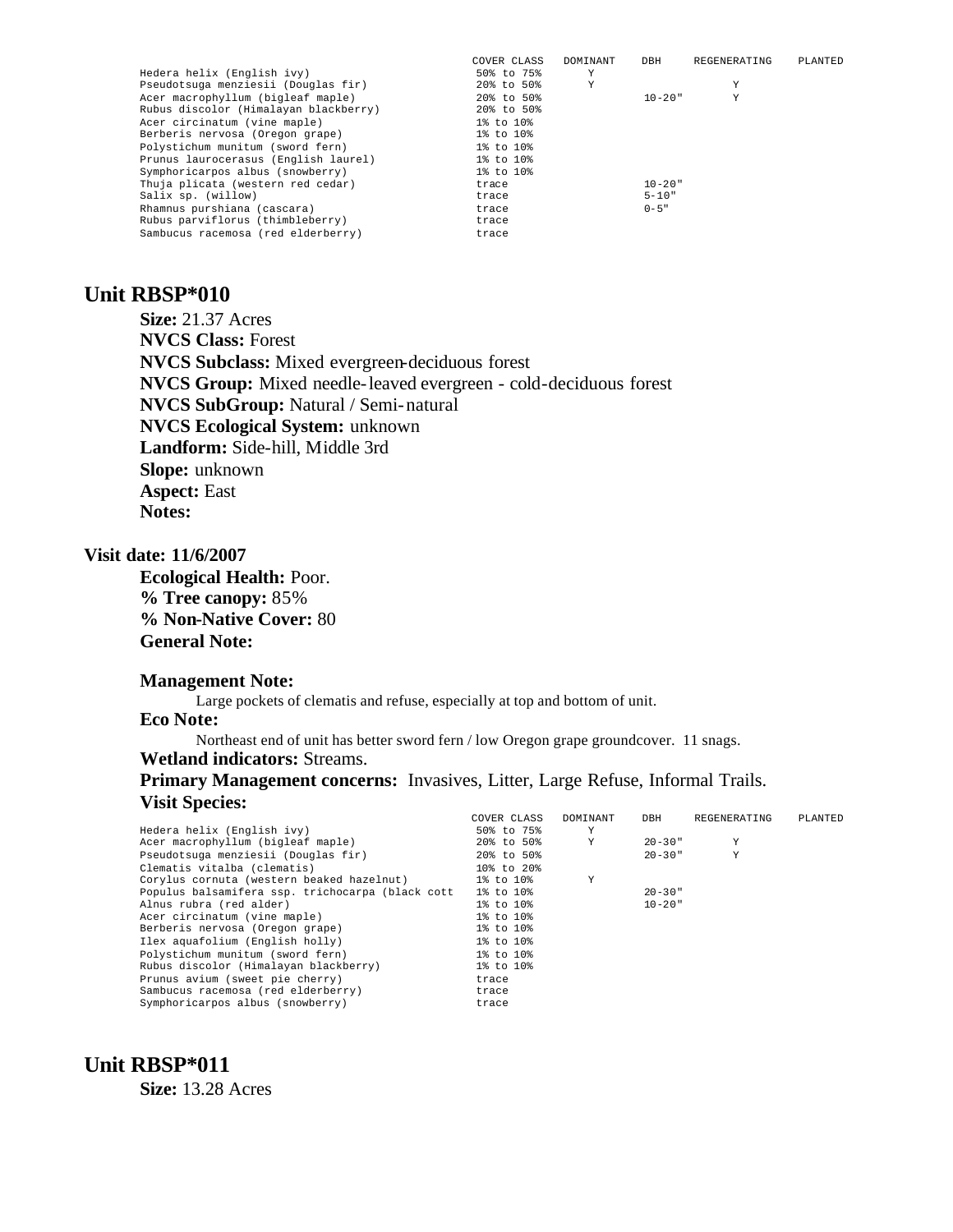**NVCS Class:** Forest **NVCS Subclass:** Mixed evergreen-deciduous forest **NVCS Group:** Mixed needle-leaved evergreen - cold-deciduous forest **NVCS SubGroup:** Natural / Semi-natural **NVCS Ecological System:** unknown **Landform:** Side-hill, Lower 3rd **Slope:** unknown **Aspect:** Northeast **Notes:** 

#### **Visit date: 11/2/2007**

**Ecological Health:** Fair. **% Tree canopy:** 70% **% Non-Native Cover:** 40 **General Note:** Unit has large open areas.

# **Management Note:**

There are many bike trails and jumps. The main trail is bounded by Himalayan blackberry.

## **Eco Note:**

4 snags.

### **Wetland indicators:** Standing Flowing Water.

**Primary Management concerns:** Invasives, Soil Compaction, Litter, Vandalism, Mountain Bike Impact, Informal Trails.

### **Visit Species:**

|                                                  | COVER CLASS | DOMINANT | DBH         | REGENERATING | PLANTED |
|--------------------------------------------------|-------------|----------|-------------|--------------|---------|
| Polystichum munitum (sword fern)                 | 50% to 75%  | Υ        |             |              |         |
| Acer macrophyllum (bigleaf maple)                | 20% to 50%  | Υ        |             | Y            |         |
| Hedera helix (English ivy)                       | 20% to 50%  |          |             |              |         |
| Ilex aquafolium (English holly)                  | 10% to 20%  | Υ        |             |              |         |
| Pseudotsuga menziesii (Douglas fir)              | 1% to 10%   |          | $10 - 20$ " |              |         |
| Corylus cornuta (western beaked hazelnut)        | 1% to 10%   |          |             |              |         |
| Cytisus scoparius (Scot's broom)                 | 1% to 10%   |          |             |              |         |
| Prunus emarginata (bitter cherry)                | 1% to 10%   |          |             |              |         |
| Symphoricarpos albus (snowberry)                 | 1% to 10%   |          |             |              |         |
| Populus balsamifera ssp. trichocarpa (black cott | trace       |          | $10 - 20$ " |              |         |
| Salix sitchensis (Sitka willow)                  | trace       |          | $5 - 10"$   |              |         |
| Acer platanoides (Norway maple)                  | trace       |          |             |              |         |
| Spiraea douglasii (Douglas' spiraea)             | trace       |          |             |              |         |

## **Unit RBSP\*012**

**Size:** 5.88 Acres **NVCS Class:** Forest **NVCS Subclass:** Deciduous forest **NVCS Group:** Cold-deciduous forest **NVCS SubGroup:** Natural / Semi-natural **NVCS Ecological System:** unknown Landform: Broad flat > 600' **Slope:** Gentle (5 to 10%) **Aspect:** Northeast **Notes:** 

#### **Visit date: 11/2/2007**

**Ecological Health:** Severely Degraded. **% Tree canopy:** 70%